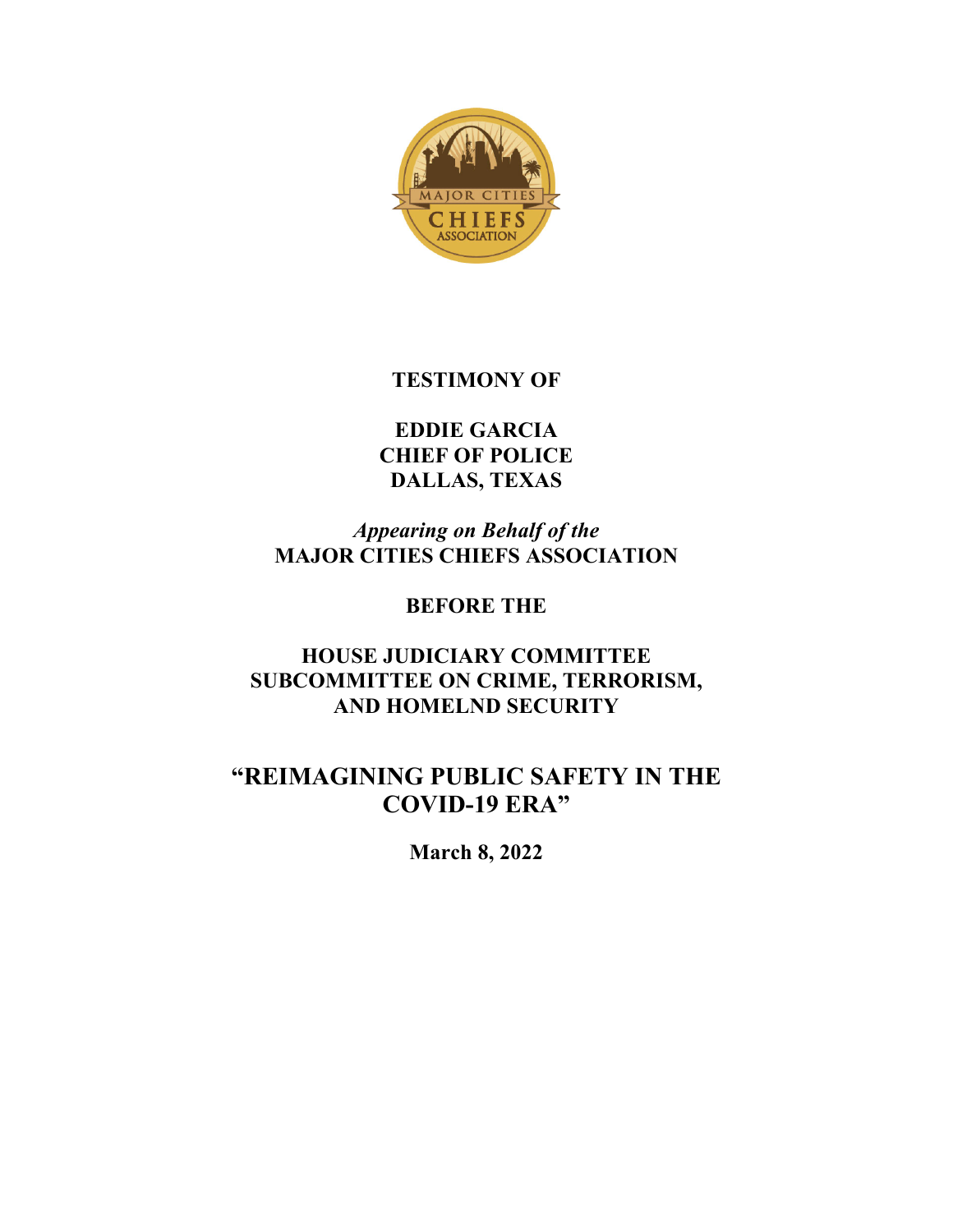#### **Introduction**

Chairwoman Jackson Lee, Ranking Member Biggs, and distinguished members of the Subcommittee:

Thank you for the opportunity to appear before the Subcommittee today. In addition to being Chief of the Dallas Police Department, I also am here on behalf of the Major Cities Chiefs Association (MCCA). The MCCA is a professional organization of police executives representing the 79 largest cities in the United States and Canada. The Association's mission is to provide a forum for police executives from large population centers to address the challenges and issues of policing, influence national and international policy that affects police services, enhance the development of current and future police leaders, and encourage and sponsor research that advances this mission.

This hearing will focus on reimagining public safety in the COVID-19 era. These efforts must not come at the expense of law enforcement, especially considering how the scourge of violent crime is plaguing communities across the country. While MCCA members are constantly developing new and innovative approaches to public safety, it will be difficult to bring about sustainable change if the public continues to be victimized by unprecedented levels of gun violence, carjackings, and other violent crime.

My testimony will provide an on-the-ground, local law enforcement perspective on what is driving the current violent crime situation in America's urban centers. More specifically, I will discuss how all federal, state, and local stakeholders can work together to address these challenges and institute meaningful public safety reform.

#### **Policing Reform**

The MCCA is a leader in national policy debates on policing reform. The Association established a Police Reform Working Group in October 2020 and, in January 2021, released a comprehensive report that addressed the use of force, training, data collection and reporting, independent investigations, accreditation standards, and no-knock warrants, amongst other topics.

The MCCA has consistently called for an approach to reform that is evidence-based, sustainable, and thoughtful. Every day, MCCA members work to protect and serve their communities while implementing professional law enforcement practices that are fair, equitable, transparent, and procedurally just. Furthermore, the MCCA remains steadfast in its commitment to help increase accountability and rebuild trust between law enforcement and the communities we serve.

As Congress and the Administration continues efforts to advance policing reform, they must avoid trying to "nationalize law enforcement." While reform should revolve around some general principles, every community is different, and the specific policies or initiatives that work in one community may not work in another. As such, local police departments must have sufficient flexibility to put forth reforms that account for the unique needs of their communities.

Law enforcement is entrusted with a solemn responsibility that must be taken seriously. From academy recruits to the chief, we must hold ourselves to the highest standards and have zero tolerance for any action that jeopardizes public safety or violates the trust of the communities we serve. When these standards are breached, it casts a shadow over the hundreds of thousands of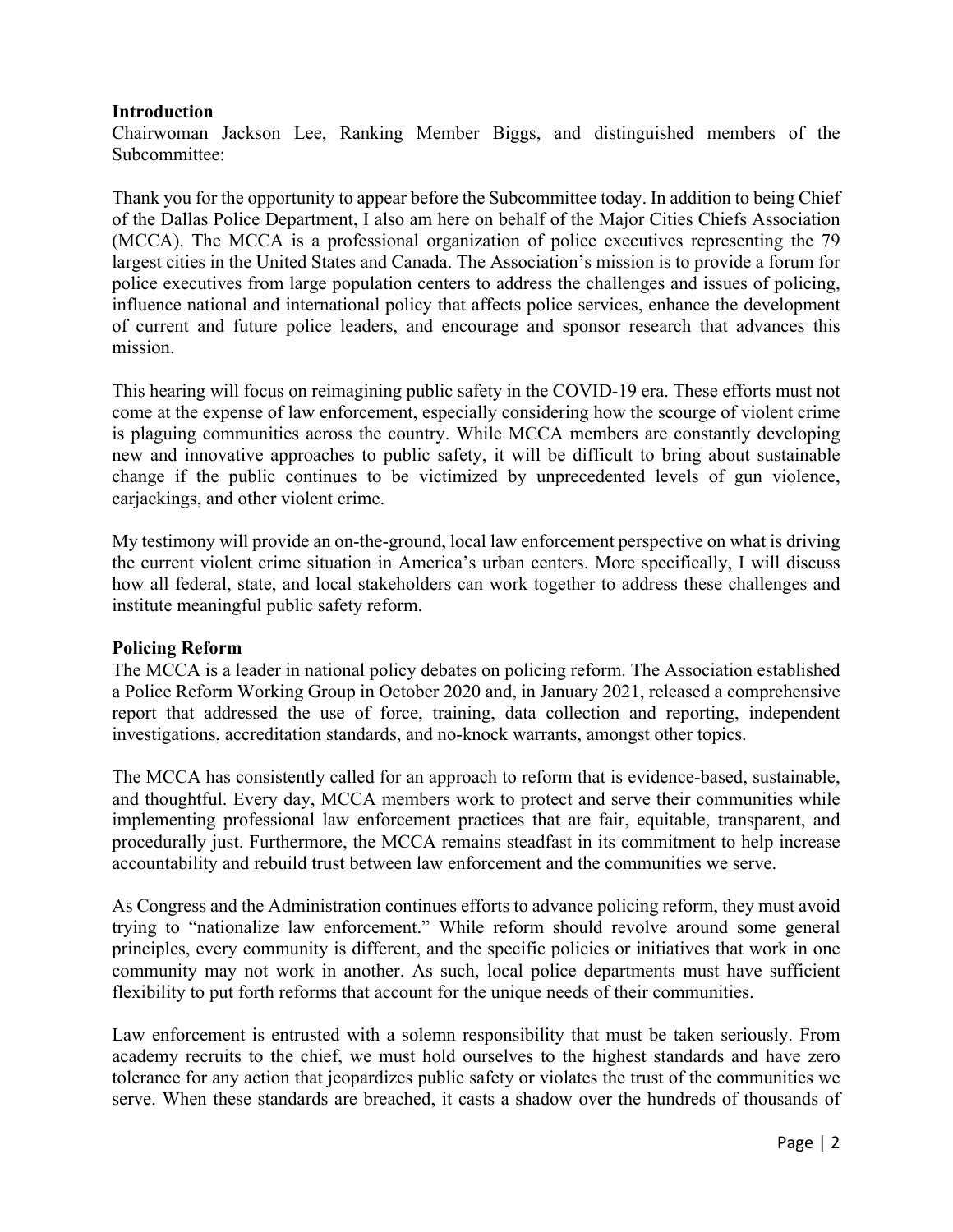officers who put on their uniforms every day to serve their fellow citizens and keep their communities safe. As law enforcement executives, MCCA members must ensure that if misconduct occurs, it is dealt with decisively, and the individuals responsible are held accountable.

Here are a few examples of steps we've taken in Dallas to promote accountability throughout the department and build trust with the community. The Dallas Police Department has implemented an early warning system that takes a data-driven approach to notify police leadership of officers who display signs of conduct that may require further attention. Once these officers are identified, we can conduct further evaluations and provide the officer with the support needed to mitigate potential future issues. This system allows us to address any concerns on the front end before it results in action that either poses a risk to community members or diminishes the reputation of the police department.

Dallas PD utilizes a Police Use of Force system that examines how and why officers use force and provides a holistic view to help identify both high risk and exemplary behavior. This system includes an evaluation tool that allows us to measure the effectiveness of policies and training and assess the impacts of any implemented reforms. Dashboards included in the system can also be made public, and this data provides a detailed look into the use of force practices. The Police Use of Force systems improves police-community relations by educating the community and providing detailed and accurate information on policing practices. This transparency, in turn, promotes mutual trust and respect.

Law enforcement must continue to work tirelessly to build strong relationships with the community. It is much easier to navigate a crisis and bring about change when the public trusts law enforcement and knows their concerns will be taken seriously. For this reason, MCCA members are strong proponents of community and relational policing. Fruitful community engagement is dependent on being present. I consider myself a "blue-collar chief," and I routinely go out on patrol with my officers. One of many benefits is that these patrols allow me to interact with and hear directly from community members outside of the more traditional law enforcementcommunity engagement avenues.

All Dallas police recruits now undergo instruction on the history of policing. This course aims to arm incoming officers with a more solid foundation as it relates to the history of the profession and how it has shaped police work today. This knowledge is important since history of any kind often repeats itself if not fully understood and appreciated. Moreover, firmly understanding our past can and should better inform our pathway forward to a more successful and brighter future in policing. Dallas PD partners with the University of North Texas to provide this training, and thus far, three recruiting classes have completed the course.

As work on policing reform continues, all stakeholders, including elected officials, must push back on calls to defund the police. Defunding can have disastrous consequences and hurt the communities most in need. The reality is that communities in major cities, especially those most impacted by the increase in violent crime, don't want fewer police in their communities. I have not met a neighborhood impacted by violent crime in Dallas, regardless of language spoken, racial makeup, or socio-economic status, that has ever asked me for less police. As President Biden said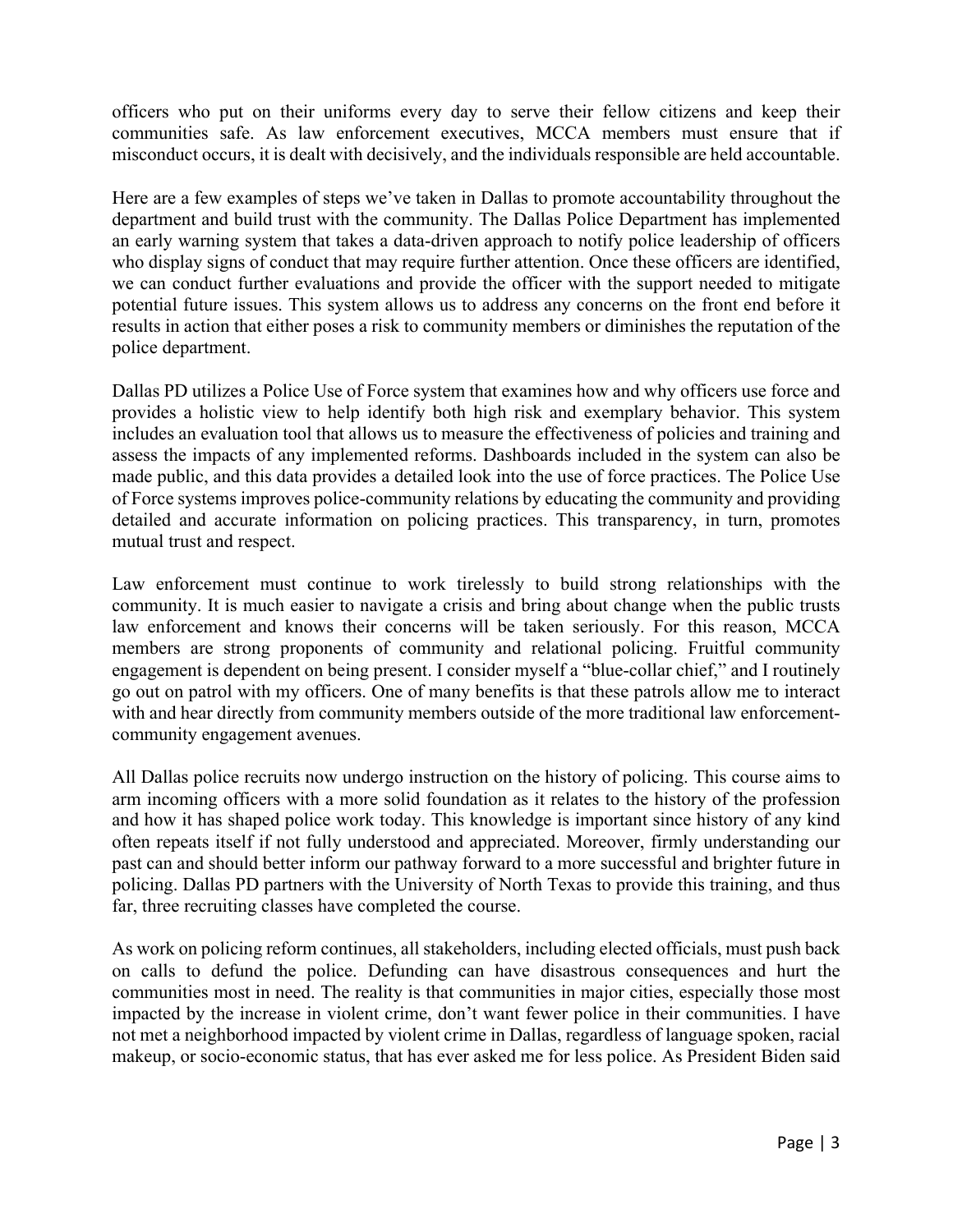in his State of the Union address, "We should all agree: the answer is not to defund the police. The answer is to fund the police with the resources and training they need to protect our communities."1

Finally, we must appropriately balance reform with crime-fighting efforts, given the ongoing rise in violent crime. We cannot create a situation where reforms make it impossible for officers to do their jobs. Nor can we put restrictions in place that prevent law enforcement from taking the proactive action that is instrumental in decreasing violent crime. Reform and public safety are not mutually exclusive.

## **The Rise in Violent Crime**

The sustained increase in violent crime is disproportionately impacting MCCA members. The brave officers in these cities have continued to work tirelessly to tackle this challenge head-on to keep our communities safe. However, more must be done to support them, crime victims, and impacted communities.

According to the latest MCCA Violent Crime Survey, there were 9,548 homicides in major cities in 2021, a roughly 6% increase from 2020. However, when comparing homicide numbers over the past few years, the data clearly shows that America is in the middle of a violent crime wave. For example, in 2021, homicides were up approximately 49% compared to 2019 and 53% compared to 2018. These numbers are devastating and illuminate the unprecedented challenges local law enforcement has had to contend with over the past few years.<sup>2</sup>

## **Dallas Violent Crime Reduction Plan**

Dallas is unique in the fact that we are one of the few major cities where violent crime decreased last year. This trend has continued into 2022, and our violent crime thus far is down roughly 17% year to date. This would not be possible without the exemplary work of the officers and staff of the Dallas Police Department. I'd like to take a moment and use this platform to publicly thank them for the incredible work they do every day to keep our city safe.

Following my appointment to serve as the Chief of Police in February 2021, my team and I developed a Violent Crime Reduction Plan. The plan relies heavily on science and crime data and was developed in conjunction with criminologists. It includes short-term, mid-term, and longerterm strategies to reduce violent crime, and Dallas PD began implementing the plan in May 2021. Given the success of this plan thus far, I believe it serves as a blueprint for how we can reimagine public safety in a way that properly balances enforcement and accountability, the provision of social services, community-based alternatives, and other initiatives to break to cycle of violence.

The short-term strategies in the plan focus on hot spots policing. We broke the city of Dallas down into microgrids and focused on the roughly 50 grids responsible for 10% of all violent crime in the city. Based on crime analysis and mapping, DPD deployed a highly visible police presence to these grids at the times when violence is most often reported. In addition, DPD teams focused on surveilling, deterring, and arresting repeat violent offenders on other high-crime grids. These hot

<sup>1</sup> "Remarks of President Joe Biden – State of the Union Address As Prepared for Delivery," *The White House*, March 1, 2022. <https://www.whitehouse.gov/briefing-room/speeches-remarks/2022/03/01/remarks-of-presidentjoe-biden-state-of-the-union-address-as-delivered/> 2

<sup>&</sup>lt;sup>2</sup>The MCCA's Violent Crime Reports can be found here: <https://majorcitieschiefs.com/resources/>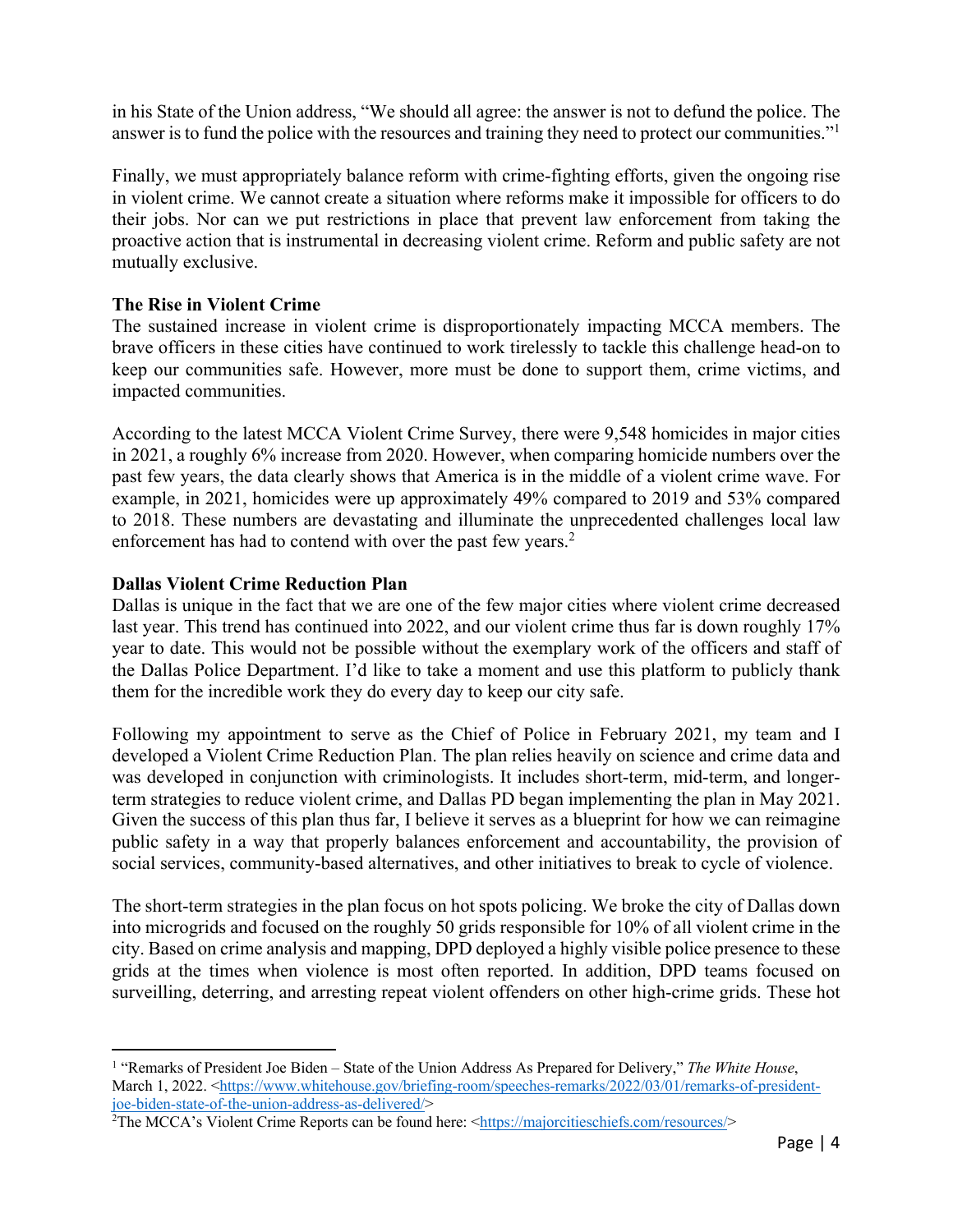spots are reviewed and adjusted as needed every 90 days. This approach has been successful, and the mix of engagement and enforcement has driven down violent crime in these grids by 50%.

The plan's mid-term strategies consist of Place Network Investigations. These consist of a variety of government agencies, non-profit and community-based groups, and other stakeholders working together to address crime and drivers of crime in a given location. Place Network Investigations combine traditional law enforcement efforts with code enforcement, abatement, environmental design changes, and other actions. By strengthening the neighborhood and reinvesting in the community, these strategies seek to alter a location's criminogenic nature.

The longer-term strategies included in the plan emphasize focused deterrence and urban blight abatement. Focused deterrence seeks to change the behavior of high-risk offenders through a combination of incapacitation, community involvement, and alternatives to violence. This consists of continued engagement between law enforcement and high-risk offenders, including providing these individuals with social services, education, and job training. Community violence interventions are also a key component of DPD's focused deterrence strategy. The police department will continue to work closely with other city agencies, non-profits and community groups, and other leaders in the community to implement this portion of the strategy.

Part of the reason this plan has been so successful is the strong relationship between Dallas PD and our federal partners. We have a remarkable relationship with the FBI, DEA, ATF, and US Marshals offices in the city. We're in constant communication, and these agencies have molded their own operations to support Dallas PD's crime plan. Having Special Agents in Charge in our federal partners' field offices who prioritize supporting local law enforcement efforts to address violent crime is invaluable. I strongly encourage other local police departments to make sure you build relationships with the federal law enforcement leadership in your jurisdiction.

I cannot emphasize enough that my fellow chiefs, regardless of the size of their department or jurisdiction, should look at the data and work closely with criminologists to develop a violent crime reduction plan that meets the unique needs of their community. These plans must properly mix community input, community engagement, and enforcement action focused on taking violent offenders off the street. Together, this will help drive down violent crime. Congress should consider providing additional grant funding or other assistance to help local law enforcement develop and implement violent crime reduction plans.

#### **Federal-Local Law Enforcement Partnerships**

As mentioned earlier, local and federal partnerships are crucial in addressing increases in violent crime. MCCA members enjoy close working relationships with their federal partners and frequently collaborate with them to address guns, gangs, and other threats via task forces and other joint efforts. These efforts have been successful and should be expanded. However, federal resources are limited, so Congress must provide these agencies with the requisite resources to ensure they're able to continue to provide this support. Furthermore, MCCA members have found programs that promote federal-local law enforcement collaboration to address violent crime, such as Project Safe Neighborhoods, to be valuable.

Similarly, Congress must support efforts to build the capacity of US Attorney's Offices. There is either no permanent US Attorney or a lack of urgency to support local law enforcement efforts to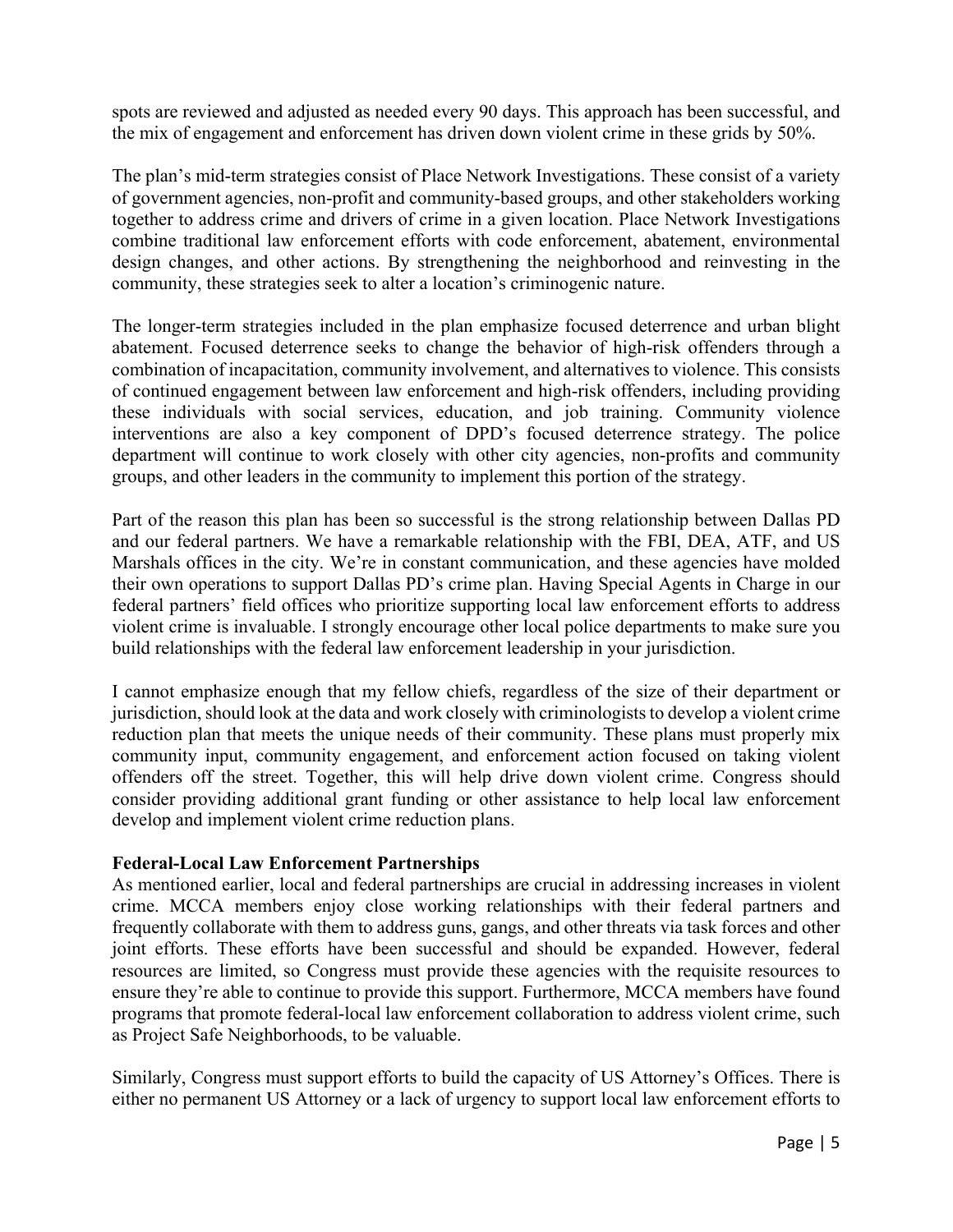fight violent crime in some jurisdictions. MCCA members have found pursuing federal charges for violent criminals to be a successful strategy, especially considering the challenges described above with local district attorneys. By increasing the capacity of US Attorney's Offices, we can increase federal prosecutions of violent criminals, which will serve as a powerful deterrent.

## **Support for Law Enforcement**

One of the most troubling recent violent crime trends is the rise in attacks on law enforcement officers. According to FBI data, 73 police officers were feloniously killed in 2021, a nearly 60% increase from  $2020$  and the highest total recorded in a decade.<sup>3</sup> In addition, another 25 officers have been shot and killed in 2022.<sup>4</sup> MCCA member agencies have lost four officers in the line of duty thus far in 2022, and many others have been injured. The increase in violence directed towards law enforcement officers represents a complete disregard for the job officers do, the critical role they play in our communities, and the sanctity of life. Far too often, the perpetrators are violent offenders with lengthy criminal histories and previous felony convictions. In some incidents, the suspects were out on bond. The violence being directed towards police officers must stop immediately.

In recent years, anti-law enforcement rhetoric and actions related to de-policing and defunding have left officers feeling vilified and negatively impacted morale in some law enforcement agencies. If officers don't feel supported, they may disengage from our communities. To address rising violent crime, we need officers to engage now more than ever, from both a proactive policing perspective and community engagement perspective.

Law enforcement already has a tough job. When you combine that with these other challenges, it is clear why support for the law enforcement professional has never been more vital. Supporting law enforcement should not be political. Here in Dallas, the support of our mayor and city council have been an instrumental part of our efforts to reduce violent crime. The MCCA encourages elected officials at every level of government to follow suit, express their unequivocal support for law enforcement, and ensure officers have the necessary tools to keep our communities safe.

# **Law Enforcement Staffing Challenges**

Local law enforcement agencies are facing a variety of staffing challenges, which have complicated the law enforcement response to violent crime. Law enforcement officers are frustrated by the current situation. Increases in violent crime, the failure of other elements in the criminal justice system to hold violent and repeat offenders accountable, and anti-police rhetoric have devastated officer morale. Police officers are retiring at an alarming rate, and many are leaving for smaller police departments. As a result, several MCCA member agencies are understaffed by hundreds of officers.

<sup>3</sup> "Law Enforcement Officer Deaths: 01/01/2021—12/31/2021" *Federal Bureau of Investigation,* January 1, 2022.

<sup>&</sup>lt;https://crime-data-explorer.fr.cloud.gov/pages/le/leoka> 4 "Official Line-Of-Duty Fallen Heroes: January 2022 Report," *National Law Enforcement Officers Memorial Fund,*  January 31, 2022. <https://twitter.com/NLEOMF/status/1488212238687256580> *See also:* "Official Line-Of-Duty Fallen Heroes: February 2022 Report," *National Law Enforcement Officers Memorial Fund*, February 28, 2022. <https://twitter.com/NLEOMF/status/1498404746553704448>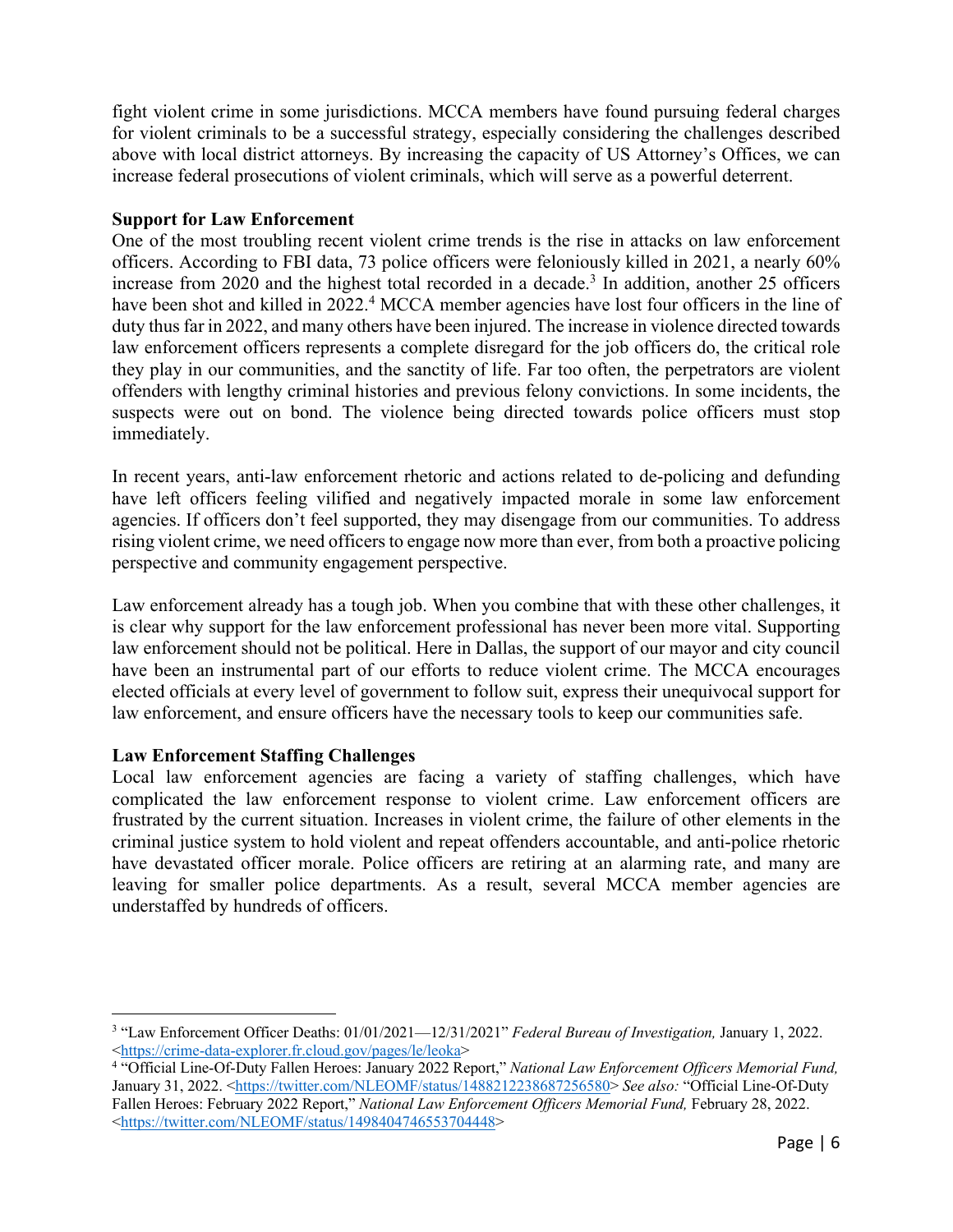MCCA members hold our officers to the highest standards and have stringent hiring criteria to ensure we employ unbiased, service-minded professionals. This can further shrink candidate pools and, in some instances, exacerbate existing recruitment and retention challenges.

Understaffing has immensely impacted the day-to-day operations of law enforcement agencies. For example, some MCCA members have had to disband specialized units and can no longer conduct proactive policing to address violent crime. Call response times have increased in other agencies, and large portions of some workforces only have a few years of law enforcement experience.

Understaffing has also created other staffing challenges, such as requiring officers to work mandatory overtime or canceling days off, leading to officer burnout. MCCA members are taking various approaches to try and address these challenges. Examples include offering signing and retention bonuses or increasing civilian hiring for administrative operations to ensure enough sworn officers are available to respond to calls for service.

Continuity of leadership is another challenge. The average tenure of a major city police chief has decreased significantly, and the current turnover rate is unprecedented. Since January 2020, more than half of the MCCA's member agencies have experienced a change in leadership. This is detrimental to public safety overall, and frequent turnover can make it incredibly difficult to institute reform or change an organization's culture. As a result, law enforcement agencies must support leadership development efforts. These initiatives will help ensure interested and qualified officers have opportunities to rise through the ranks based on merit.

# **Criminal Justice System Accountability**

Police are just one component of the criminal justice system. The shortcomings of other elements in the system have produced a situation where violent and chronic offenders cycle through the criminal justice system. This undoubtedly contributes to the rise in violent crime, especially since these offenders continue to face no consequences for their actions. Our criminal justice system needs transparency, criminals need deterrents and accountability, and victims deserve justice.

The challenges with the lack of accountability manifest themselves in several ways. In some cities, there is a reluctance on the part of district attorneys to prosecute certain crimes. This includes some violent and gun crimes, such as a felon in possession of a firearm. Other MCCA members have reported that district attorneys and judges are not following sentencing guidelines. Finally, probation supervision has decreased, and some parole officers are unwilling to act when offenders violate the terms of their release.

Many areas throughout the country have implemented varying degrees of bail reform. Unfortunately, the impact of these policy changes is yet another example that highlights how a lack of accountability affects public safety. The MCCA strongly believes common-sense reform is needed to provide relief to non-violent offenders who pose a minimal risk to public safety. These individuals should not be held pre-trial simply because of their socio-economic status. However, some of these reform efforts have gone too far. As a result, in many major cities, violent offenders, including homicide suspects, and repeat offenders, are frequently released on either PR or very low bonds. The failure to remand these individuals allows them to continue to prey on our communities and contributes to cycles of retaliatory violence. There is a need for additional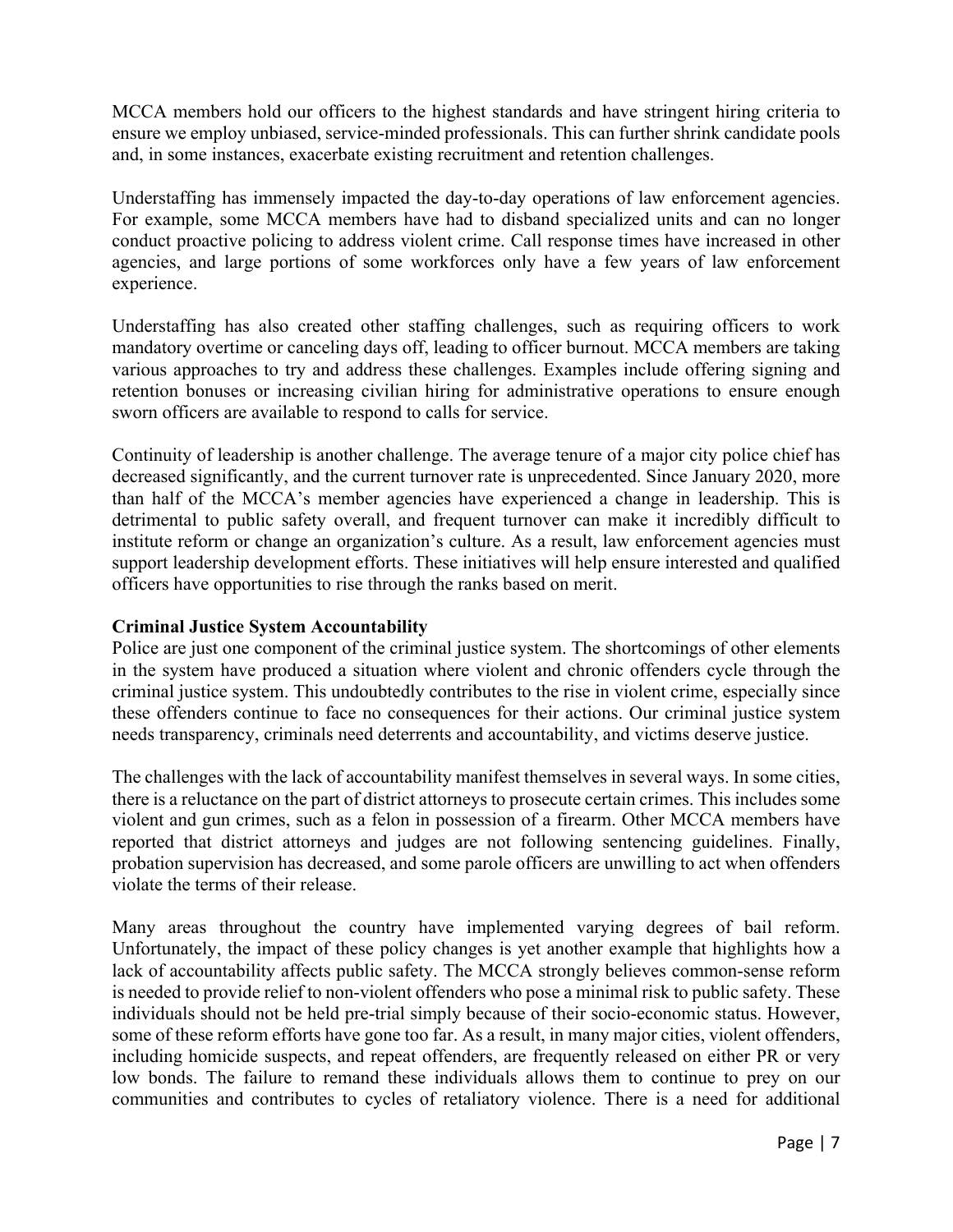transparency throughout the criminal justice system so the American people can see how the actions of elected district attorneys and judges are impacting violent crime in their communities.

Major cities across the country have also encountered a marked increase in the number of juveniles committing violent crimes, especially carjacking. This trend presents a unique set of challenges. As a society, we must do everything in our power to provide our youth with opportunities and resources. At the same time, repeat juvenile offenders, or those who commit serious, violent crimes must be held accountable. However, in many MCCA member jurisdictions, few of these juveniles face serious consequences. Instead, they are almost always released immediately instead of being placed in juvenile halls or other programs. As a result, there is no deterrent stopping other juveniles from engaging in similar or more dangerous behavior. The lack of accountability also leads juveniles to commit crimes they may not have otherwise. For example, MCCA members have indicated that gangs are pressuring juveniles to carry out shootings or having them hold older gang members' firearms. This is because even if these juveniles are caught, there likely won't be any consequences.

The Dallas County District Attorney was elected on a reform and social justice platform. While we do not see eye to eye on everything, we have a good, open relationship. I truly believe that he does not turn a blind eye to violent crime. The District Attorney can do more to enforce some lower-level crimes, which may allow action to be taken before these offenders escalate to more serious offenses. Still, overall, I believe he'll hold people accountable. When we disagree, we can have a frank conversation about what happened and why. However, no matter what happens, I tell my officers that we need to focus on what we can control, and we won't let the police department be the broken part of the system. Dallas PD must continue to do its job, even if that means taking action against the same offenders multiple times.

The situation in Dallas is not akin to other major cities. Some of my MCCA colleagues continue to experience significant challenges with judges and prosecutors in their jurisdiction. Make no mistake, the failure of the criminal justice system to hold violent offenders accountable drains law enforcement resources, hurts officer morale and the public's perception of law enforcement, and is detrimental to public safety and the rule of law. As a result, any effort to reimagine public safety must account for the entire criminal justice system, not just the police.

#### **Reopening the Courts and Addressing Case Backlogs**

More must be done to fully reopen our judicial system. In many MCCA member jurisdictions, warrants are being signed, and people are being arrested, but suspected offenders are waiting months for a trial. The COVID-19 pandemic also exacerbated existing case backlogs in courts across the country. Congress should consider providing additional funding to address the shortage of prosecutors, defense attorneys, and courtrooms that have contributed to the current situation.

The backlog in the courts is compounding the current violent crime situation. When coupled with the continued release of violent and repeat offenders pending trial, the long delay for a hearing increases the amount of time during which these individuals may continue to prey on the community or become victims of retaliatory violence. In some jurisdictions, due in part to case backlogs, district attorneys and judges are allowing violent offenders to plead down to less serious charges just to get cases moving.